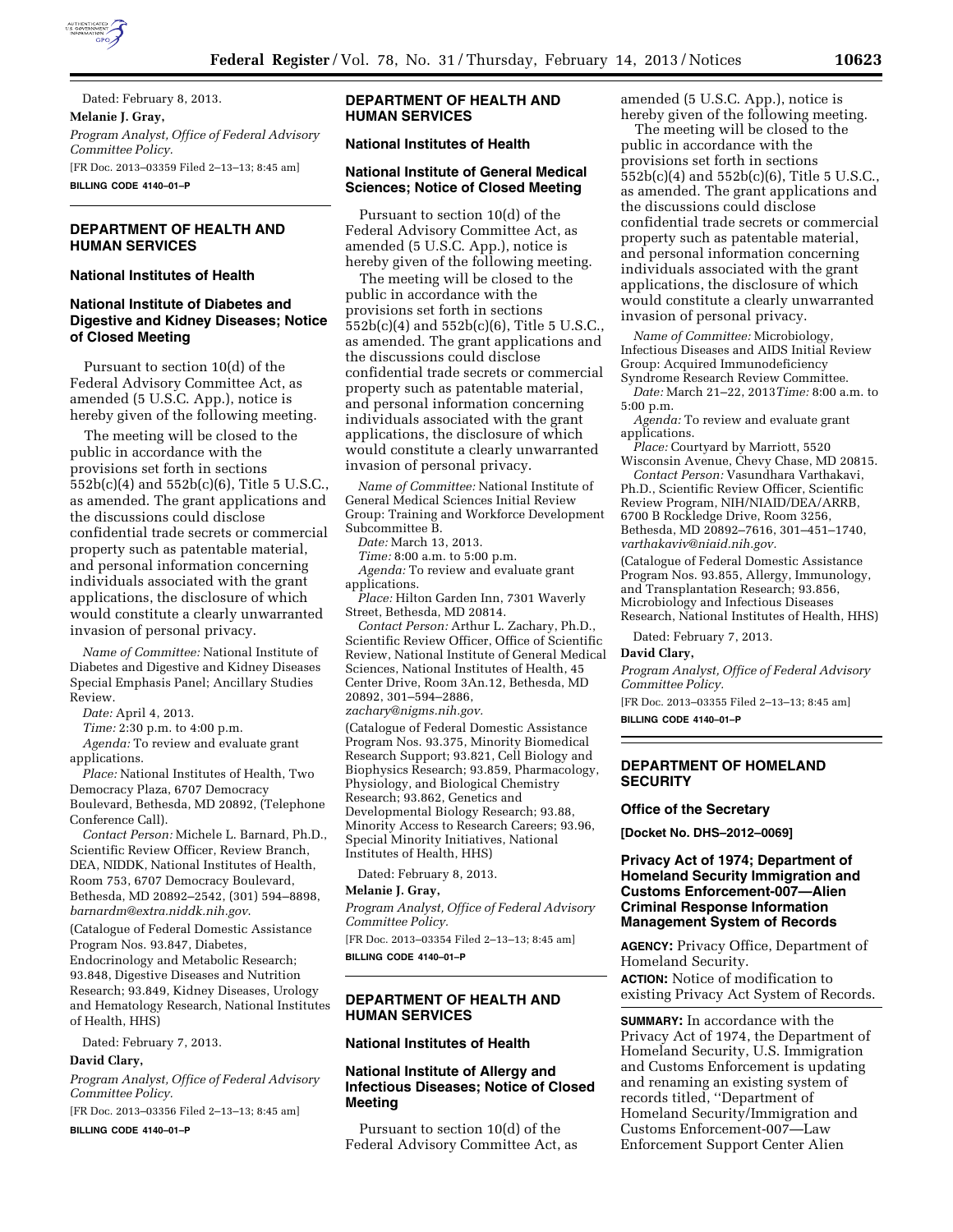Criminal Response Information Management System of Records.'' With the publication of this updated system of records, several changes are being made: (1) The name is being changed; (2) new categories of individuals have been added; (3) new routine uses have been added to allow Immigration and Customs Enforcement to share information from the system; and (4) the retention period of Brady Act check records has been corrected and the retention period for National Sex Offender Registrant records and for individuals for whom non-criminal queries are conducted have been added. A Privacy Impact Assessment update for the Alien Criminal Response Information Management system is being published concurrently with this notice. It can be found on the DHS Web site at *[http://www.dhs.gov/privacy.](http://www.dhs.gov/privacy)* The exemptions for the existing system of records notice will continue to be applicable for this system of records notice (74 FR 45079, August 31, 2009), and this system will continue to be included in the Department of Homeland Security's inventory of record systems.

**DATES:** Submit comments on or before March 18, 2013. In particular, comments are requested concerning the application of the exemptions to the newly added categories of individuals. This new system will be effective March 18, 2013.

**ADDRESSES:** You may submit comments, identified by docket number DHS– 2012–0069 by one of the following methods:

• *Federal e-Rulemaking Portal: [http://](http://www.regulations.gov)  [www.regulations.gov.](http://www.regulations.gov)* Follow the instructions for submitting comments.

• *Fax:* 202–343–4010.

• *Mail:* Jonathan R. Cantor, Acting Chief Privacy Officer, Privacy Office, Department of Homeland Security, Washington, DC 20528.

*Instructions:* All submissions received must include the agency name and docket number for this rulemaking. All comments received will be posted without change to *[http://](http://www.regulations.gov) [www.regulations.gov,](http://www.regulations.gov)* including any personal information provided.

*Docket:* For access to the docket to read background documents or comments received go to *[http://](http://www.regulations.gov) [www.regulations.gov.](http://www.regulations.gov)* 

**FOR FURTHER INFORMATION CONTACT:** Lyn Rahilly (202–732–3300), Privacy Officer, U.S. Immigration and Customs Enforcement, 500 12th Street SW., Stop 5004 Washington, DC 20536–5004; Jonathan R. Cantor, (202–343–1717), Acting Chief Privacy Officer, Privacy

Office, U.S. Department of Homeland Security, Washington, DC 20528. **SUPPLEMENTARY INFORMATION:** 

### **I. Background**

The Department of Homeland Security (DHS) is updating and reissuing DHS/Immigration and Customs Enforcement (ICE)–007—Law Enforcement Support Center (LESC) Alien Criminal Response Information Management System (ACRIMe) system of records notice (SORN) (75 FR 8377, February 24, 2010), to shorten the system name, add new categories of individuals and routine uses, and update the retention period of records related to Brady Act checks, National Sex Offender Registrants, and individuals for whom non-criminal queries are conducted. The new system name is DHS/ICE–007—Alien Criminal Response Information Management System (ACRIMe). This system of records describes information maintained in an ICE information system of the same name, which is used by ICE personnel to receive and respond to immigration status inquiries made by other agencies about individuals who are arrested, screened as part of a background check in order to determine suitability for employment, access, or other purposes, or otherwise encountered by those agencies. ACRIMe also supports the creation and maintenance of lookout records in the Federal Bureau of Investigation (FBI) National Crime Information Center (NCIC) system on persons wanted by ICE for crimes or as fugitive aliens. ACRIMe also supports the operation of the ICE tip line, where members of the public can notify ICE of suspected violations of law, and the operation of the Law Enforcement Support Center call center, which takes calls from other law enforcement agencies seeking assistance from ICE.

Concurrent with the publication of this SORN update, ICE is publishing an update to the ACRIMe Privacy Impact Assessment (PIA) to describe several updates to the data maintained in that system in support of ICE's immigration enforcement mission. ICE is adding new categories of individuals to the DHS/ ICE–007—ACRIMe SORN to adequately describe the individuals whose information is maintained in the system via the interoperability process. The ACRIMe PIA update is available on the DHS Privacy Office web site at *[http://](http://www.dhs.gov/privacy) [www.dhs.gov/privacy.](http://www.dhs.gov/privacy)* 

Under interoperability's original use, the fingerprints of individuals arrested by or in the custody of a law enforcement agency participating in the ICE Secure Communities Program are

sent to the FBI's Integrated Automated Fingerprint Identification System (IAFIS)/Next Generation Identification (NGI) for matching against the FBI's criminal fingerprint holdings. Through interoperability, the fingerprints are also checked against the DHS Automated Biometric Identification System (IDENT) and, if the submitted fingerprints match fingerprints in IDENT, the FBI generates an Immigration Alien Query (IAQ) that is sent to the ACRIMe. An ICE employee uses ACRIMe to research the subject of the IAQ, determine the immigration status of the subject, and generate an Immigration Alien Response (IAR), which ACRIMe sends back to the FBI Criminal Justice Information Services (CJIS) Division. The FBI combines and sends the IDENT response and the IAR back to the agency that conducted the fingerprint check for awareness if they are technically capable of receiving the response. ACRIMe also sends the IAR to the appropriate ICE field office to determine the appropriate enforcement action, if any, to take against the individual.

As described in the ACRIMe PIA update, ACRIMe's use under interoperability has been expanded to assist other agencies that screen individuals for various purposes, including administration of criminal justice, national security, and background checks/investigations conducted for employment, access, and other suitability purposes. The appendices to the PIA list the new uses of interoperability that ACRIMe now supports. The appendices will be updated as new interoperability users are added and as existing users change how they use interoperability. It should be noted that although ACRIMe is supporting new uses under interoperability, the process by which IAQs (queries) are submitted to ACRIMe and responses (IARs) are sent back to the FBI CJIS Division and ultimately to the agency submitting the request, remains the same as occurs under Secure Communities. For example, one of the new uses of ACRIMe is to assist agencies that are conducting background checks/investigations on individuals for employment, access, or other suitability purposes. The fingerprints of the individuals being screened are checked against IDENT and IAQs are sent to ACRIMe for any matches. ICE personnel research the subjects of the IAQ, determine the immigration status of the subjects, and return IARs on them.

Using interoperability, ICE will also begin to screen convicted sex offenders whose fingerprints are captured during federal, state, local, and tribal law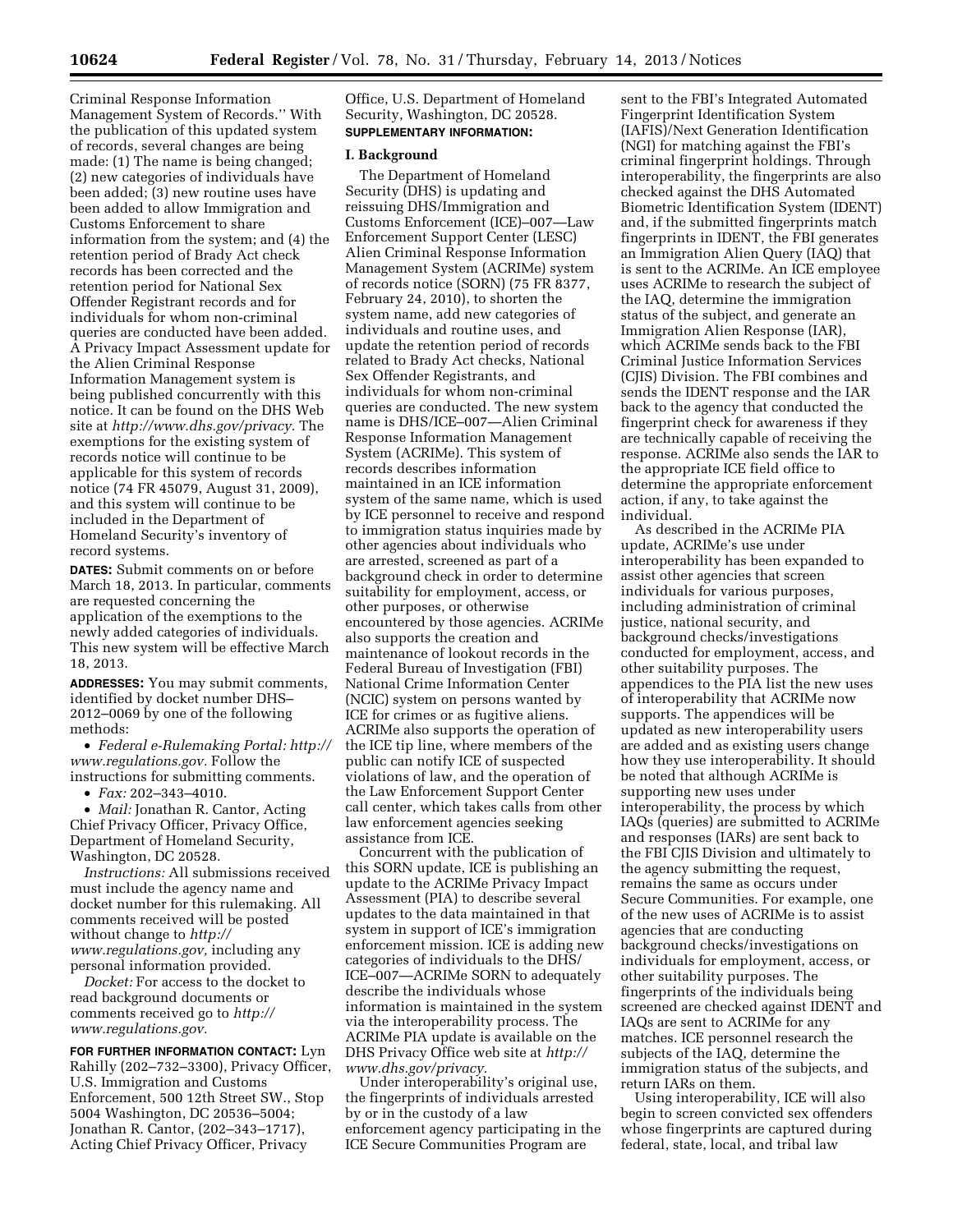enforcement processes that enroll these individuals in sex offender registries. ICE places a high priority on targeting for removal those aliens with criminal records who pose a threat to public safety, such as sex offenders. When a convicted sex offender is released from incarceration, the individual is required to register as a sex offender with authorities in the state in which he or she resides. During the registration process, state authorities typically capture the individual's fingerprints and biographic information and transmit them to the FBI CJIS Division for inclusion in the National Sex Offender Registry, and to update IAFIS and the individual's FBI criminal record. Via interoperability, the FBI CJIS Division automatically runs the individual's fingerprints against IDENT. If the fingerprints match fingerprints in IDENT, an IAQ is generated and sent to ACRIMe. ICE users research the immigration status of the individual and generate an IAR containing the results of that research in ACRIMe. The IAR is sent to the relevant ICE field office, which determines the appropriate enforcement action to take against the individual, if any. A similar process is used when there are changes to the convicted sex offender's information. The state authorities send the individual's information to the FBI CJIS Division. They update the person's record, run the individual's fingerprints against IDENT, and if the fingerprints match fingerprints in IDENT, an IAQ is generated and sent to ACRIMe. The processing of the convicted sex offender information varies from the standard interoperability process in one respect only: ACRIMe does not send a copy of the IAR to the FBI CJIS Division or to the agency that registered the sex offender. Instead, the IAR is only distributed and used within ICE for enforcement purposes.

New categories of individuals have been added to the DHS/ICE–007— ACRIMe SORN to describe the convicted sex offenders and other types of individuals whose information is being processed through ACRIMe under these new interoperability programs including individuals about whom a background check is being performed for employment, access, or other suitability purposes. As new interoperability users are approved by DHS, the ACRIMe PIA appendix will be updated to describe them and conforming changes will be made to this SORN, if required.

Additionally, new routine uses have been added to allow ICE to share information from the system. Below is a summary of the new routine uses and their corresponding letter:

(J) To federal, state, local, tribal, territorial, or international agencies seeking to verify or ascertain the citizenship or immigration status of an individual for a purpose within the agency's jurisdiction;

(N) To a former employee of DHS for purposes of responding to an official inquiry or facilitating communications with a former employee that may be relevant for personnel-related or other official purposes;

(V) To prospective claimants and their attorneys for the purpose of negotiating the settlement of an actual or prospective claim against DHS prior to litigation or proceedings;

(X) To the Department of Justice (DOJ), Federal Bureau of Investigation (FBI) in order to facilitate responses to fingerprint-based immigration status queries;

(Y) To federal, state, local, tribal, territorial, international, or foreign government agencies or entities to enable consultation to assist in the processing of redress requests;

(Z) To federal, state, local, tribal, territorial, foreign, or international agencies regarding a requesting agency's decision concerning the hiring or retention of an individual or if the information is relevant and necessary to a DHS decision concerning the hiring or retention;

(AA) To federal, state, local, tribal, territorial, foreign, or international agencies, if DHS determines the information is relevant and necessary to the agency's decision concerning the hiring or retention of an individual and failure to disclose the information is likely to create a risk;

(BB) To federal, state, local, tribal, territorial, foreign, or international agencies seeking information on the subjects of wants, warrants, or lookouts for law enforcement purposes;

(CC) To federal, state, local, tribal, territorial, or foreign government agencies or organizations, or international organizations, lawfully engaged in collecting law enforcement intelligence;

(DD) To foreign governments in order to notify them concerning an alien who is incapacitated, an unaccompanied minor, or deceased.

(EE) To federal, state, local, tribal, and territorial courts or government agencies involved in criminal investigation or prosecution, pretrial services, sentencing, parole, probation or other aspects of the criminal justice process, and to counsel representing an individual in a proceeding, in order to ensure the integrity of the justice system

by informing these recipients of the existence of an immigration detainer on that individual or that individual's status in removal proceedings, voluntary departure, or custodial status/ location.

Finally, the retention period for Brady Act check records has been corrected. Previously, the SORN incorrectly stated that the records were retained for twenty-four (24) hours. The records are retained for five (5) years in order to provide ICE with sufficient time to follow up on any leads generated by Brady Act record check information. Additionally, the SORN is being updated to reflect the retention period for biometric and biographic immigration status check records for National Sex Offender Registrants and individuals for whom non-criminal queries are conducted. Information on National Sex Offender Registrants will be maintained for seventy-five (75) years while records pertaining to noncriminal queries will only be retained for thirty (30) years.

Portions of the DHS/ICE–007 ACRIMe System of Records are exempt from one or more provisions of the Privacy Act because of criminal, civil and administrative enforcement requirements. Individuals may request information about records pertaining to them stored in the DHS/ICE–007 ACRIMe System of Records as outlined in the ''Notification Procedure'' section below. ICE reserves the right to exempt various records from release. Pursuant to 5 U.S.C. 552a(j)(2), the Secretary of Homeland Security has exempted portions of this system of records from subsections (c)(3) and (4); (d); (e)(1), (2),  $(3)$ ,  $(4)(G)$ ,  $(4)(H)$ ,  $(5)$  and  $(8)$ ;  $(f)$ ; and  $(g)$ of the Privacy Act. In addition, the system has been exempted from subsections  $(c)(3)$  and  $(4)$ ;  $(d)$ ;  $(e)(1)$ ,  $(4)(G)$ ,  $(4)(H)$ , and  $(f)$  pursuant to 5 U.S.C. 552a(k)(2). Rules have been promulgated in accordance with the requirements of 5 U.S.C. 553(b), (c), and (e) and have been published in the **Federal Register** as addition to Title 28, Code of Federal Regulations (28 CFR 16.99). In addition, to the extent a record contains information from other exempt systems of records; ICE will rely on the exemptions claimed for those systems. In the context of this updated SORN, the Department is requesting comment on the application of these exemptions to the newly added categories of individuals.

#### **II. Privacy Act**

The Privacy Act embodies fair information principles in a statutory framework governing the means by which the United States Government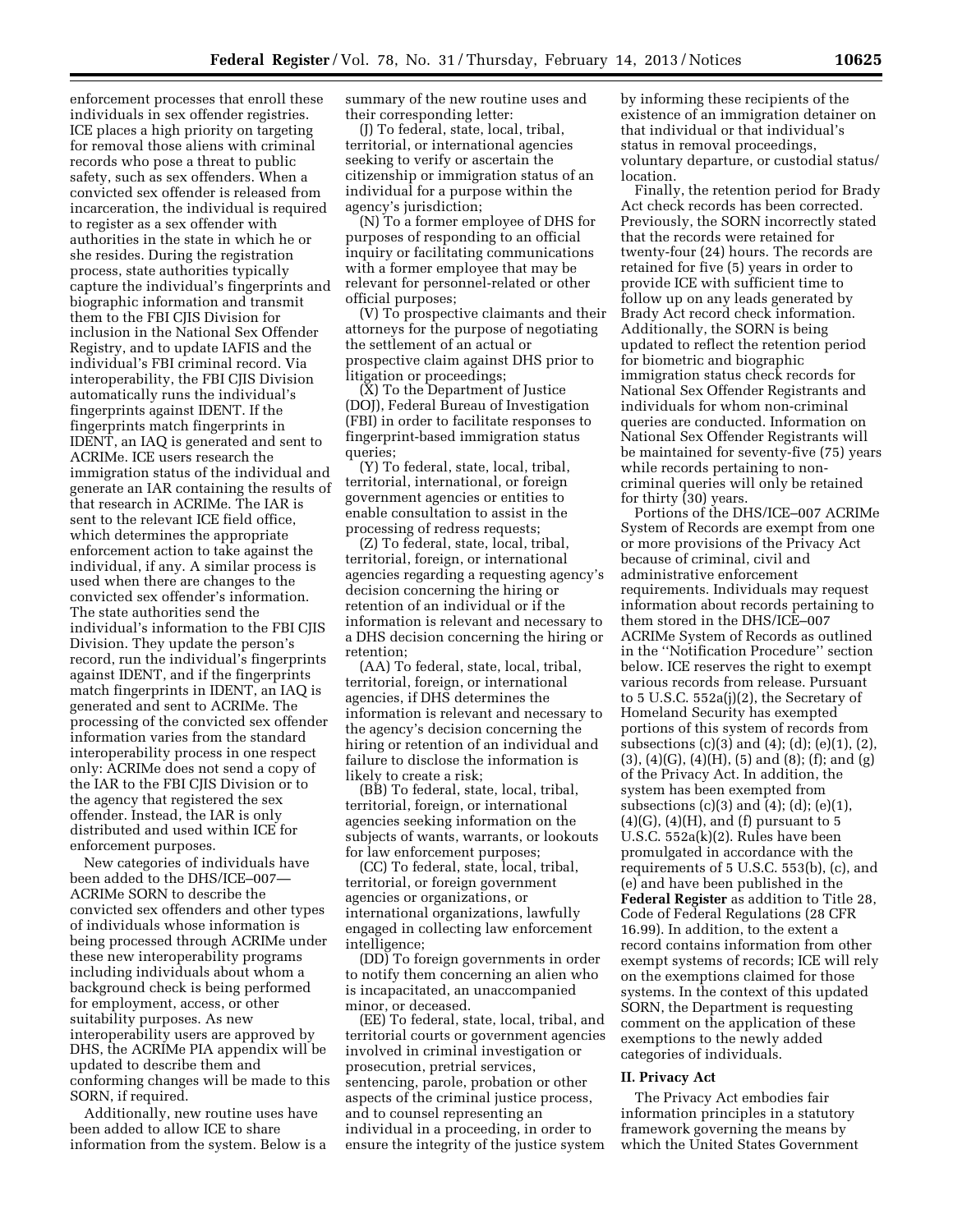collects, maintains, uses, and disseminates individuals' records. The Privacy Act applies to information that is maintained in a ''system of records.'' A ''system of records'' is a group of any records under the control of an agency for which information is retrieved by the name of an individual or by some identifying number, symbol, or other particular identifier assigned to the individual. In the Privacy Act, an individual is defined to encompass United States citizens and lawful permanent residents. As a matter of policy, DHS extends administrative Privacy Act protections to all individuals when systems of records maintain information on U.S. citizens, lawful permanent residents, and visitors. Individuals may request access to their own records that are maintained in a system of records in the possession or under the control of DHS by complying with DHS Privacy Act regulations, 6 CFR Part 5.

The Privacy Act requires each agency to publish in the **Federal Register** a description denoting the type and character of each system of records that the agency maintains, and the routine uses that are contained in each system in order to make agency record keeping practices transparent, to notify individuals regarding the uses to which their records are put, and to assist individuals to more easily find such files within the agency. Below is the description of the DHS/ICE–007 ACRIMe System of Records.

In accordance with 5 U.S.C. 552a(r), DHS has provided a report of this system of records to the Office of Management and Budget and to Congress.

## **System of Records**

#### **DHS/ICE—007**

### **SYSTEM NAME:**

Alien Criminal Response Information Management (ACRIMe).

#### **SECURITY CLASSIFICATION:**

Unclassified and Law Enforcement Sensitive (LES).

#### **SYSTEM LOCATION:**

Records are maintained in the ACRIMe information technology system and associated paper records at the U.S. Immigration and Customs Enforcement (ICE) Law Enforcement Support Center (LESC) in Williston, Vermont, at ICE Headquarters, and at other ICE field office locations.

### **CATEGORIES OF INDIVIDUALS COVERED BY THE SYSTEM:**

Categories of individuals covered in this system include:

(1) Individuals who are the subjects of immigration status inquiries submitted to ICE or immigration checks conducted by ICE, including:

A. Individuals who are encountered by, arrested by, under the investigation of, or in the custody of a criminal justice agency.

B. Individuals convicted of sexual offenses required to register as a sexual offender.

C. Individuals subject to background checks or investigations by or under the authority of a federal, state, local, tribal, or territorial agency to determine eligibility or suitability for employment, access, or other purposes.

D. Individuals applying to obtain/ purchase a firearm in the United States and whose information has been submitted to ICE for the purpose of conducting an immigration status check in support of background checks required by the Brady Handgun Violence Protection Act (Brady Act) or other applicable laws.

(2) Individuals who are the subjects of criminal arrest warrants and immigration lookouts that ICE has entered into the Federal Bureau of Investigation's (FBI) National Crime Information Center (NCIC) System.

(3) Individuals who report tips concerning customs and immigration violations, suspicious activity or other law enforcement matters to the Department of Homeland Security (DHS)/ICE and individuals about whom those reports are made.

(4) Law enforcement officers or other personnel working for criminal justice agencies who contact ICE for reasons relating to the purposes of this system of records, or for other law enforcement assistance.

### **CATEGORIES OF RECORDS IN THE SYSTEM:**

Categories of records in this system may include:

(1) Biographic identifiers, other identifiers, and contact information (e.g., name, aliases, date and place of birth, address, telephone number, Social Security Number (SSN), Alien Registration Number (A-Number), driver's license number, other personal identification numbers, fingerprint identification number, passport number).

(2) Visa, border, immigration and citizenship information (e.g., citizenship and/or immigration status, application for benefit information, visa and travel history).

(3) Criminal history information (e.g., FBI number, booking number, current

charge[s], custodial status, past offenses and convictions).

(4) NCIC hit confirmation records, which consist of information supporting the entry of criminal warrants or immigration lookouts into the NCIC system, such as criminal arrest warrant information, fingerprints and photographs, other information identifying the individual, and records reflecting the purpose/basis for the warrant or lookout. Records of inquiries received from criminal justice agencies regarding potential matches against ICEcreated NCIC records, and records pertaining to ICE's research, resolution, and response to those inquiries.

(5) Background investigation records, which consist of identifying and other information received from agencies requesting an immigration status check on individuals as part of a background check for employment, gun ownership, or other reasons; research conducted by ICE during the conduct of the immigration status check; and ICE's research, resolution, and response to those inquiries.

(6) Criminal justice immigration status check records, which consist of identifying and other information received from criminal justice agencies requesting an immigration status check on individuals in the context of a criminal justice matter; prioritization of requests; research conducted by ICE during the conduct of the immigration status check; and ICE's research, resolution, and response to those inquiries.

(7) Public tip records, which consist of information contained in tips received from the public or other sources regarding customs and immigration violations, or other violations of law, and suspicious activities. This includes identifying and contact information about the individual reporting the tip (if provided) and information about the person or persons who are the subject of the tip.

(8) Information pertaining to ICE's follow-up activities regarding a tip or other information received pursuant to the activities supported by this system of records, including leads for ICE investigations and referrals to other agencies.

(9) Identification and authentication information for law enforcement officers or other criminal justice personnel who contact ICE.

### **AUTHORITY FOR MAINTENANCE OF THE SYSTEM:**

8 U.S.C. 1103, 8 U.S.C. 1324(b)(3); 8 U.S.C. 1360(b); Section 504 of the Immigration and Nationality Act of 1990 (INA) (Pub. L. 101–649); the Brady Handgun Violence Protection Act of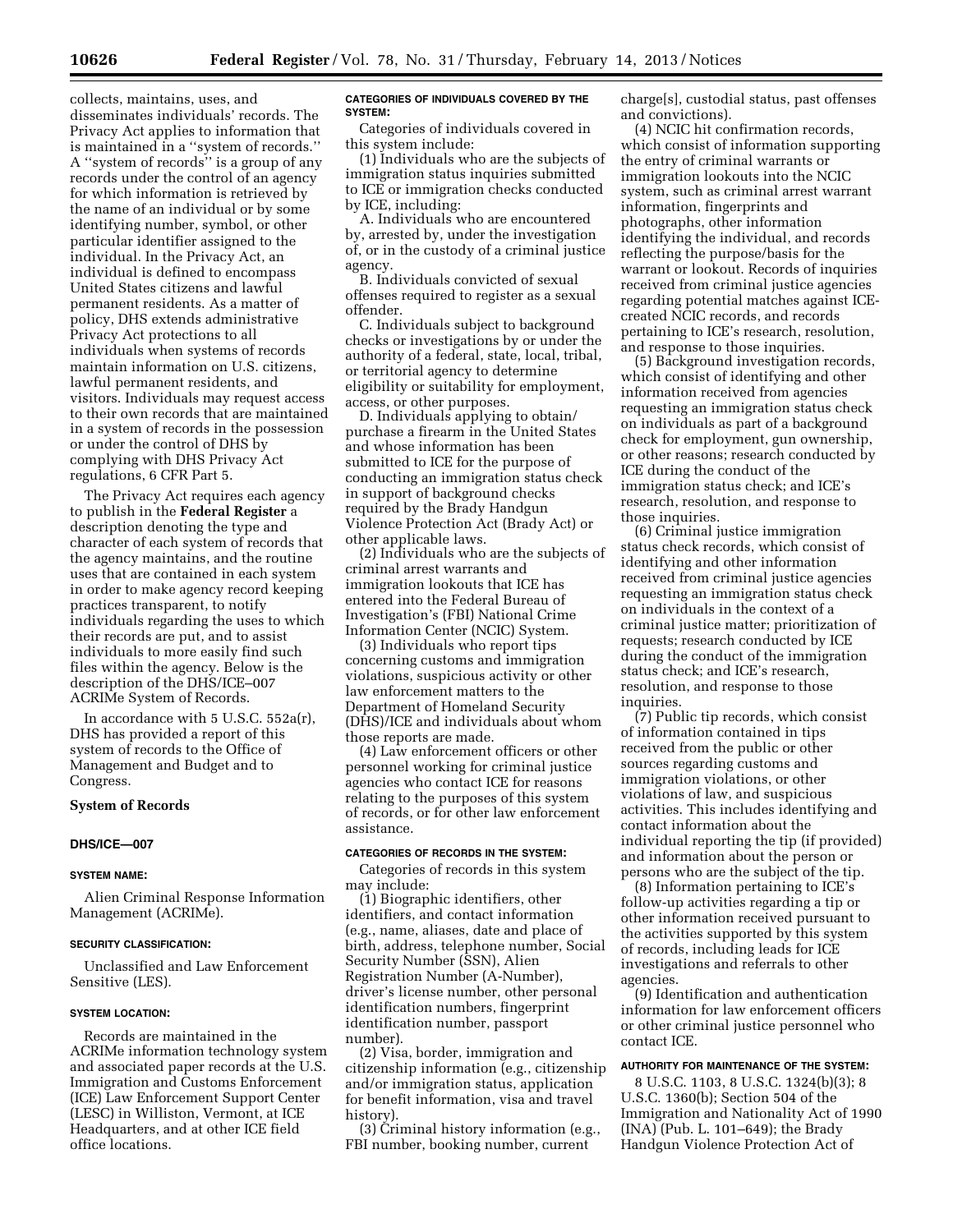1993 (Pub. L. 103–159); FY 2008 Consolidated Appropriations Act (Pub. L. 110–161, 121 Stat. 1844, 2050 (2007)); and the INA provisions regarding removal of criminal aliens (INA § 237(a)(2) and § 238).

### **PURPOSE(S):**

The purposes of this system are to: (1) Identify and arrest individuals in the United States who may be subject to removal under the Immigration and Nationality Act, as amended.

(2) Respond to inquiries from criminal justice agencies that seek to determine the immigration status of an individual in the context of a criminal justice matter for the purpose of identifying and arresting those who may be subject to removal.

(3) Inform criminal justice agencies and agencies conducting background checks whether an individual is under investigation and/or wanted by ICE or other criminal justice agencies.

(4) Receive, process and act on information received from the general public and other sources regarding suspicious activities and actual or potential violations of laws enforced by ICE or DHS, and to refer any other actionable information to the appropriate agencies for action.

(5) Provide assistance to domestic, foreign, and international agencies that contact ICE and the LESC on matters within the scope of ICE's law enforcement authorities, including violations of U.S. customs and immigration laws.

(6) Collect and analyze data to evaluate the effectiveness and quality of services provided to other agencies in support of the purposes described above, and of ICE's customs and immigration law enforcement efforts generally.

(7) Identify potential criminal activity, immigration violations, and threats to homeland security; uphold and enforce the law; and ensure public safety.

### **ROUTINE USES OF RECORDS MAINTAINED IN THE SYSTEM, INCLUDING CATEGORIES OF USERS AND THE PURPOSES OF SUCH USES:**

In addition to those disclosures generally permitted under 5 U.S.C. 552a(b) of the Privacy Act, all or a portion of the records or information contained in this system may be disclosed outside DHS as a routine use pursuant to  $5$  U.S.C.  $552a(b)(3)$  as follows:

A. To the Department of Justice (DOJ), including U.S. Attorneys Offices, or other federal agency conducting litigation or proceedings before any court, adjudicative or administrative body, when it is relevant or necessary to

the litigation and one of the following is a party to the litigation or has an interest in such litigation:

1. DHS or any component thereof; 2. Any employee of DHS in his/her official capacity;

3. Any employee of DHS in his/her individual capacity where DOJ or DHS has agreed to represent the employee; or 4. The United States or any agency

thereof.

B. To a congressional office from the record of an individual in response to an inquiry from that congressional office made pursuant to a written Privacy Act waiver at the request of the individual to whom the record pertains.

C. To the National Archives and Records Administration (NARA) or General Services Administration pursuant to records management inspections being conducted under the authority of 44 U.S.C. 2904 and 2906.

D. To an agency or organization for the purpose of performing audit or oversight operations as authorized by law, but only such information as is necessary and relevant to such audit or oversight function.

E. To appropriate agencies, entities, and persons when:

1. DHS suspects or has confirmed that the security or confidentiality of information in the system of records has been compromised;

2. DHS has determined that as a result of the suspected or confirmed compromise, there is a risk of identity theft or fraud, harm to economic or property interests, harm to an individual, or harm to the security or integrity of this system or other systems or programs (whether maintained by DHS or another agency or entity) that rely upon the compromised information; and

3. The disclosure made to such agencies, entities, and persons is reasonably necessary to assist in connection with DHS' efforts to respond to the suspected or confirmed compromise and prevent, minimize, or remedy such harm.

F. To contractors and their agents, grantees, experts, consultants, and others performing or working on a contract, service, grant, cooperative agreement, or other assignment for DHS, when necessary to accomplish an agency function related to this system of records. Individuals provided information under this routine use are subject to the same Privacy Act requirements and limitations on disclosure as are applicable to DHS officers and employees.

G. To federal, state, local, tribal, territorial, or foreign government agencies or multilateral government

organizations responsible for investigating or prosecuting the violations of, or for enforcing or implementing, a statute, rule, regulation, order, license, or treaty where DHS determines that the information would assist in the enforcement of civil, criminal, or regulatory laws.

H. To federal, state, local, tribal, territorial, foreign, or international agencies, if the information is relevant and necessary to a requesting agency's decision concerning individuals who are being screened with respect to their participation in, attendance at, or other relation to a national or special security event.

I. To domestic governmental agencies seeking to determine the immigration status of persons who have applied to purchase/obtain a firearm in the United States, pursuant to checks conducted on such persons under the Brady Handgun Violence Prevention Act or other applicable laws.

J. To federal, state, local, tribal, territorial, or international agencies seeking to verify or ascertain the citizenship or immigration status of any individual within the jurisdiction of the agency for any purpose authorized by law.

K. To courts, magistrates, administrative tribunals, opposing counsel, parties, and witnesses, in the course of immigration, civil, or criminal proceedings (including discovery, presentation of evidence, and settlement negotiations) and when DHS determines that use of such records is relevant and necessary to the litigation before a court or adjudicative body when any of the following is a party to or have an interest in the litigation:

1. DHS or any component thereof;

2. Any employee of DHS in his/her official capacity;

3. Any employee of DHS in his/her individual capacity where the government has agreed to represent the employee; or

4. The United States, where DHS determines that litigation is likely to affect DHS or any of its components.

L. To federal, state, local, tribal, territorial, foreign or international agencies in order to refer reports of suspicious activity, tips, potential violations of law and other relevant information to agencies with appropriate jurisdiction, authorities, and/or need-to-know concerning the matters.

M. To the Department of Justice (DOJ), Federal Bureau of Prisons (BOP) and other federal, state, local, territorial, tribal and foreign law enforcement or custodial agencies for the purpose of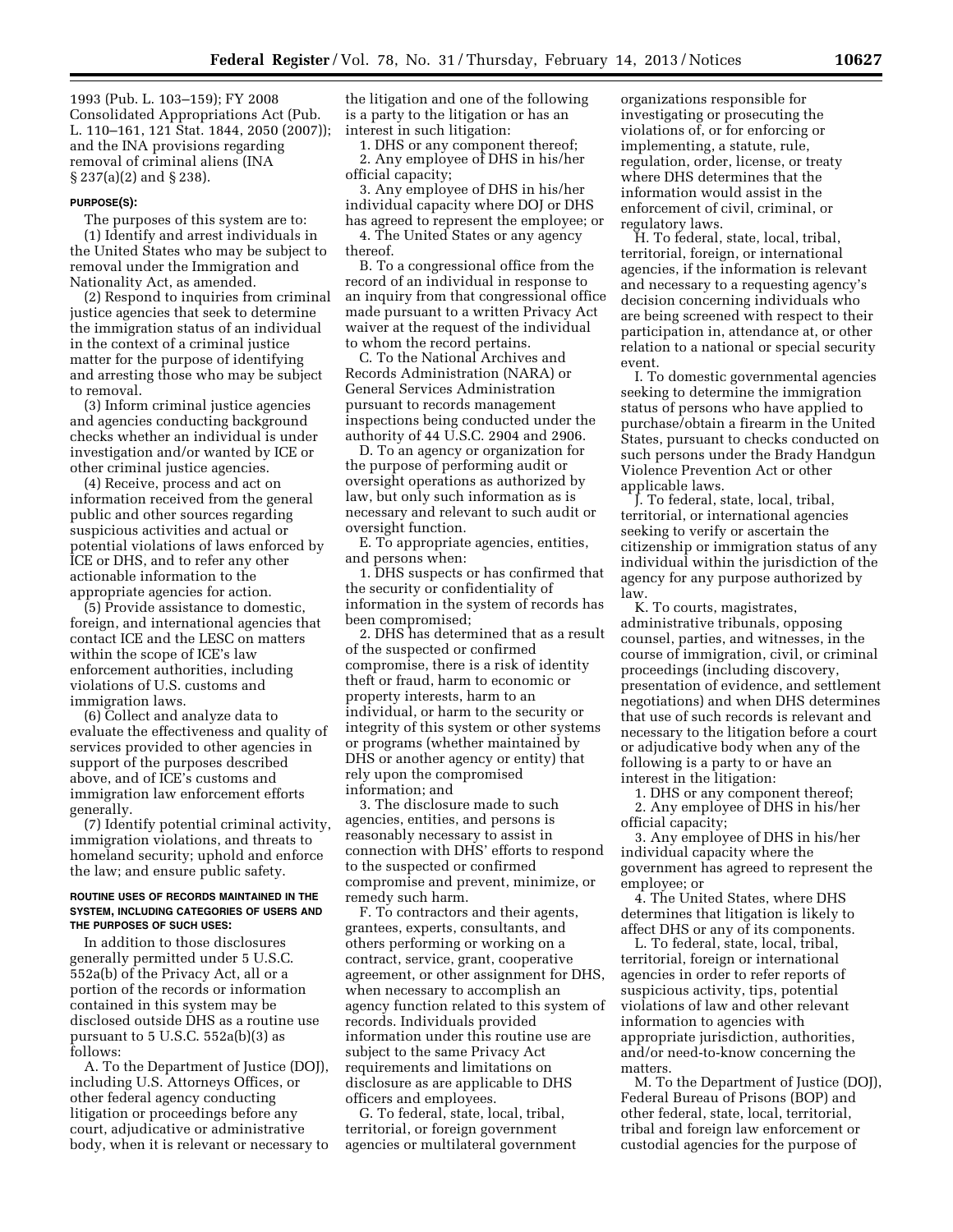placing an immigration detainer on an individual in that agency's custody, or to facilitate the transfer of custody of an individual to DHS from the other agency.

N. To a former employee of DHS for purposes of responding to an official inquiry by federal, state, local, tribal, territorial government agencies or professional licensing authorities; or facilitating communications with a former employee that may be relevant and necessary for personnel-related or other official purposes where DHS requires information or consultation assistance from the former employee regarding a matter within that person's former area of responsibility.

O. To federal, state, local, tribal, territorial, or foreign government agencies, as well as to other individuals and organizations during the course of an investigation by DHS or the processing of a matter under DHS's jurisdiction, or during a proceeding within the purview of the immigration and nationality laws, when DHS deems that such disclosure is necessary to carry out its functions and statutory mandates or to elicit information required by DHS to carry out its functions and statutory mandates.

P. To international, foreign, intergovernmental, and multinational government agencies, authorities, and organizations in accordance with law and formal or informal international arrangements.

Q. To the Office of Management and Budget (OMB) in connection with the review of private relief legislation as set forth in OMB Circular No. A–19 at any stage of the legislative coordination and clearance process as set forth in the Circular.

R. To the U.S. Senate Committee on the Judiciary or the U.S. House of Representatives Committee on the Judiciary when necessary to inform members of Congress about an alien who is being considered for private immigration relief.

S. To the Department of State when it requires information to consider and/or provide an informed response to a request for information from a foreign, international, or intergovernmental agency, authority, or organization about an alien or an enforcement operation with transnational implications.

T. To federal, state, local, territorial, tribal, international, or foreign criminal, civil, or regulatory law enforcement authorities when the information is necessary for collaboration, coordination, and de-confliction of investigative matters, prosecutions, and/ or other law enforcement actions to avoid duplicative or disruptive efforts

and to ensure the safety of law enforcement officers who may be working on related law enforcement matters.

U. To federal, state, local, tribal, territorial, or foreign government agencies or entities or multinational government agencies where DHS desires to exchange relevant data for the purpose of developing, testing, or implementing new software or technology whose purpose is related to this system of records.

V. To prospective claimants and their attorneys for the purpose of negotiating the settlement of an actual or prospective claim against DHS or its current or former employees, in advance of the initiation of formal litigation or proceedings.

W. To federal and foreign government intelligence or counterterrorism agencies or components when DHS becomes aware of an indication of a threat or potential threat to national or international security, or when such disclosure is to support the conduct of national intelligence and security investigations or to assist in antiterrorism efforts.

X. To the Department of Justice (DOJ), Federal Bureau of Investigation (FBI) in order to facilitate responses to fingerprint-based immigration status queries that are sent to ICE, including queries that the FBI sends on behalf of another agency.

Y. To federal, state, local, tribal, territorial, international, or foreign government agencies or entities for the purpose of consulting with that agency or entity:

1. To assist in making a determination regarding redress for an individual in connection with the operations of a DHS component or program;

2. To verify the identity of an individual seeking redress in connection with the operations of a DHS component or program; or

3. To verify the accuracy of information submitted by an individual who has requested such redress on behalf of another individual.

Z. To federal, state, local, tribal, territorial, foreign, or international agencies, if the information is relevant and necessary to a requesting agency's decision concerning the hiring or retention of an individual, or the issuance, grant, renewal, suspension or revocation of a security clearance, license, contract, grant, or other benefit; or if the information is relevant and necessary to a DHS decision concerning the hiring or retention of an employee, the issuance of a security clearance, the reporting of an investigation of an employee, the letting of a contract, or

the issuance of a license, grant or other benefit.

AA. To federal, state, local, tribal, territorial, foreign, or international agencies, if DHS determines (1) the information is relevant and necessary to the agency's decision concerning the hiring or retention of an individual, or the issuance of a security clearance, license, contract, grant, or other benefit, and (2) failure to disclose the information is likely to create a risk to government facilities, equipment, or personnel; sensitive information; critical infrastructure; or the public safety.

BB. To federal, state, local, tribal, territorial, foreign, or international agencies seeking information on the subjects of wants, warrants, or lookouts, or any other subject of interest, for purposes related to administering or enforcing the law, national security, immigration, or intelligence, when consistent with a DHS mission-related function.

CC. To federal, state, local, tribal, territorial, or foreign government agencies or organizations, or international organizations, lawfully engaged in collecting law enforcement intelligence, whether civil or criminal, to enable these entities to carry out their law enforcement responsibilities, including the collection of law enforcement intelligence.

DD. To foreign governments in order to notify them concerning an alien who is incapacitated, an unaccompanied minor, or deceased.

EE. To federal, state, local, tribal, and territorial courts or government agencies involved in criminal investigation or prosecution, pretrial services, sentencing, parole, probation, bail bonds, child welfare services, or any other aspect of the criminal justice process, and to counsel representing an individual in a criminal, civil, or child welfare proceeding, in order to ensure the integrity of the justice system by informing these recipients of the existence of an immigration detainer on that individual or that individual's status in removal proceedings, including removal, voluntary departure, or custodial status/location. Disclosure of that individual's Alien Registration Number (A-Number) and country of birth is also authorized to facilitate use of the ICE Online Detainee Locator System by the aforementioned individuals and agencies. This routine use does not authorize disclosure to bail bond companies or agents.

FF. To appropriate federal, state, local, tribal, foreign or international criminal justice agencies, or other authorized users of NCIC, to respond to inquiries regarding a person who is or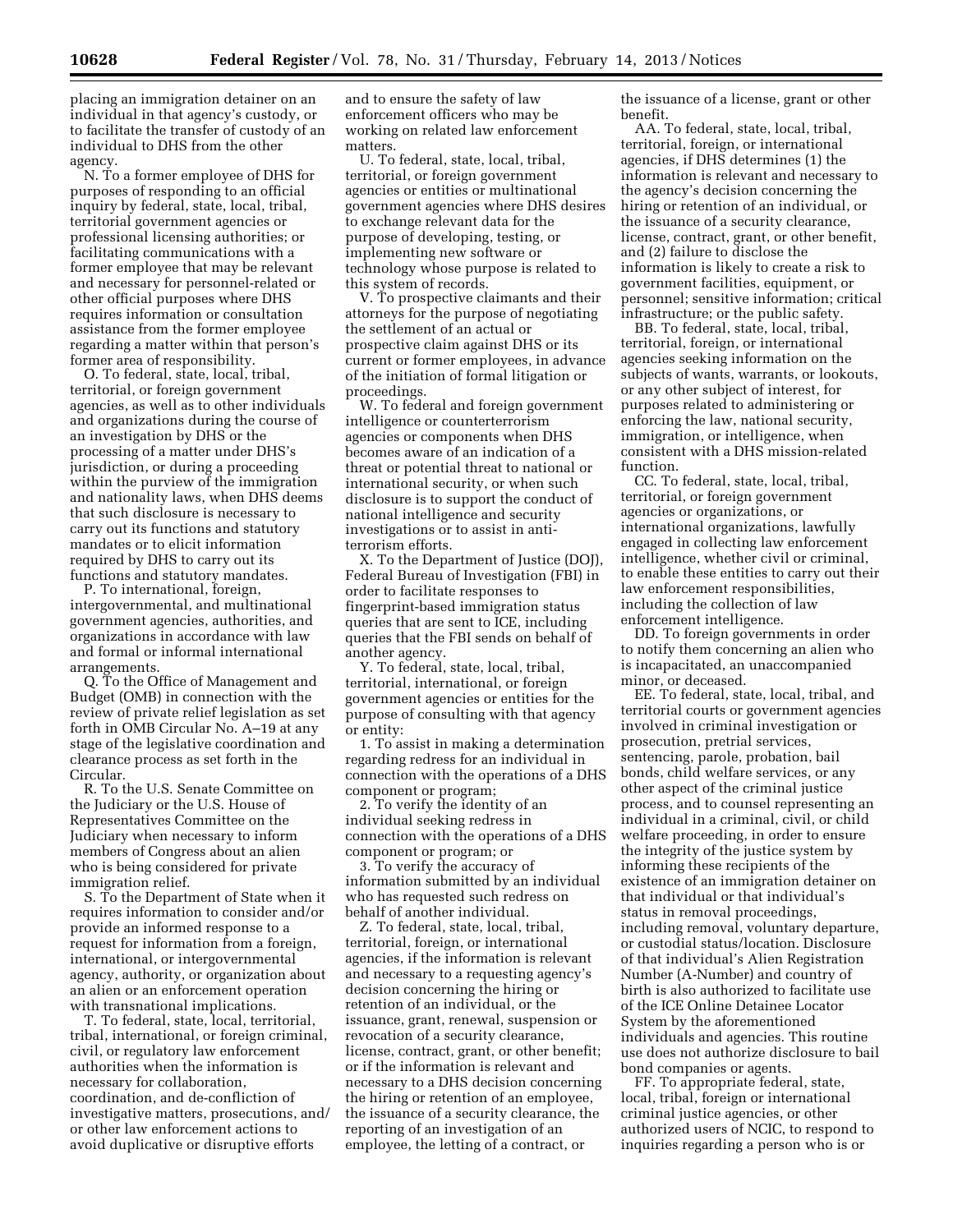may be the subject of an ICE-generated NCIC criminal arrest warrant or immigration lookout record.

GG. To the news media and the public, with the approval of the Chief Privacy Officer in consultation with counsel, when there exists a legitimate public interest in the disclosure of the information or when disclosure is necessary to preserve confidence in the integrity of DHS or is necessary to demonstrate the accountability of DHS's officers, employees, or individuals covered by the system, except to the extent it is determined that release of the specific information in the context of a particular case would constitute an unwarranted invasion of personal privacy.

## **DISCLOSURE TO CONSUMER REPORTING AGENCIES:**

None.

# **POLICIES AND PRACTICES FOR STORING, RETRIEVING, ACCESSING, RETAINING, AND DISPOSING OF RECORDS IN THE SYSTEM:**

## **STORAGE:**

Records in this system are stored electronically or on paper in secure facilities behind locked doors. Electronic records are stored on magnetic disc, tape, digital media, and CD–ROM.

#### **RETRIEVABILITY:**

Records may be retrieved by personal, biographic, or biometric identifiers such as name, date of birth, place of birth, address, A-Number(s), FBI criminal history number(s), Social Security Number, Fingerprint Identification Number, and passport number.

### **SAFEGUARDS:**

Records in this system are safeguarded in accordance with applicable rules and policies, including all applicable DHS automated systems security and access policies. Strict controls have been imposed to minimize the risk of compromising the information that is being stored. Access to the computer systems containing the records in this system is limited to those individuals who have a need to know the information for the performance of their official duties and who have appropriate clearances or permissions.

## **RETENTION AND DISPOSAL:**

ICE is seeking approval for a records retention schedule for the records described in this system of records. ICE proposes to maintain the IAQ and IAR records pertaining to criminal biometric and biographic immigration status checks and pertaining to National Sex Offender Registrants for seventy-five (75) years. The IAQ and IAR records

pertaining to non-criminal biometric and biographic immigration queries will be kept for thirty (30) years. Records pertaining to Brady Act, special security event, and OPM checks will be kept for five (5) years from the date an immigration status determination is made and an IAR returned, after which the records will be deleted from the ACRIMe system. ICE proposes to maintain NCIC Module records (containing the underlying basis for the ICE-generated NCIC record) for 75 years from the date the record is removed from NCIC. ICE also proposes to maintain Communication Center Module records containing NCIC Hit Confirmation calls for 75 years and follow-up calls to IARs for the time period consistent with the type of query conducted. Additionally, ICE proposes to maintain tips and suspicious activity reporting in the Communications Center Module for ten (10) years from the date of the tip.

### **SYSTEM MANAGER AND ADDRESS:**

Unit Chief, Law Enforcement Support Center, U.S. Immigration and Customs Enforcement, 188 Harvest Lane, Williston, VT 05495.

#### **NOTIFICATION PROCEDURE:**

The Secretary of Homeland Security has exempted this system from the notification, access, and amendment procedures of the Privacy Act because it is a law enforcement system. However, ICE will consider individual requests to determine whether or not information may be released. Thus, individuals seeking notification of and access to any record contained in this system of records, or seeking to contest its content, may submit a request in writing to ICE's FOIA Officer, whose contact information can be found at *[http://](http://www.dhs.gov/foia)  [www.dhs.gov/foia](http://www.dhs.gov/foia)* under ''contacts.'' If an individual believes more than one component maintains Privacy Act records concerning him or her, the individual may submit the request to the Chief Privacy Officer and Chief Freedom of Information Act Officer, U.S. Department of Homeland Security, 245 Murray Drive SW., Building 410, STOP–0655, Washington, DC 20528– 0655.

When seeking records about yourself from this system of records or any other Departmental system of records your request must conform with the Privacy Act regulations set forth in 6 CFR Part 5. You must first verify your identity, meaning that you must provide your full name, current address, and date and place of birth. You must sign your request, and your signature must either be notarized or submitted under 28

U.S.C. § 1746, a law that permits statements to be made under penalty of perjury as a substitute for notarization. While no specific form is required, you may obtain forms for this purpose from the Chief Privacy Officer and Chief Freedom of Information Act Officer, *<http://www.dhs.gov>* or 1–866–431–0486. In addition you should:

• Explain why you believe the Department would have information on you;

• Identify which component(s) of the Department you believe may have the information about you;

• Specify when you believe the records would have been created; and

• Provide any other information that will help the FOIA staff determine which DHS component agency may have responsive records.

If your request is seeking records pertaining to another living individual, you must include a statement from that individual certifying his/her agreement for you to access his/her records.

Without the above information, the component(s) may not be able to conduct an effective search, and your request may be denied due to lack of specificity or lack of compliance with applicable regulations.

### **RECORD ACCESS PROCEDURES:**

See ''Notification procedure'' above.

### **CONTESTING RECORD PROCEDURES:**

See ''Notification procedure'' above.

#### **RECORD SOURCE CATEGORIES:**

Records are obtained from ICE and other federal, state, local, tribal, foreign, and international criminal justice agencies (e.g., law enforcement agencies, investigators, prosecutors, correctional institutions, police departments, and parole boards).

### **EXEMPTIONS CLAIMED FOR THE SYSTEM:**

Pursuant to 5 U.S.C. 552a(j)(2) of the Privacy Act, portions of this system are exempt from subsections (c)(3) and (4);  $(d)$ ; (e)(1), (e)(2), (e)(3), (e)(4)(G),  $(e)(4)(H)$ ,  $(e)(5)$  and  $(e)(8)$ ;  $(f)$ ; and  $(g)$  of the Privacy Act. In addition, the system has been exempted from subsections  $(c)(3)$ ,  $(d)$ , and  $(e)(1)$ ,  $(4)(G)$ ,  $(4)(H)$ , and (f) pursuant to  $5$  U.S.C.  $552a(k)(2)$ . Rules have been promulgated in accordance with the requirements of 5 U.S.C. 553(b), (c), and (e) and have been published in the **Federal Register** as additions to Title 28, Code of Federal Regulations (28 CFR 16.99). In addition, to the extent a record contains information from other exempt systems of records, ICE will rely on the exemptions claimed for those systems.